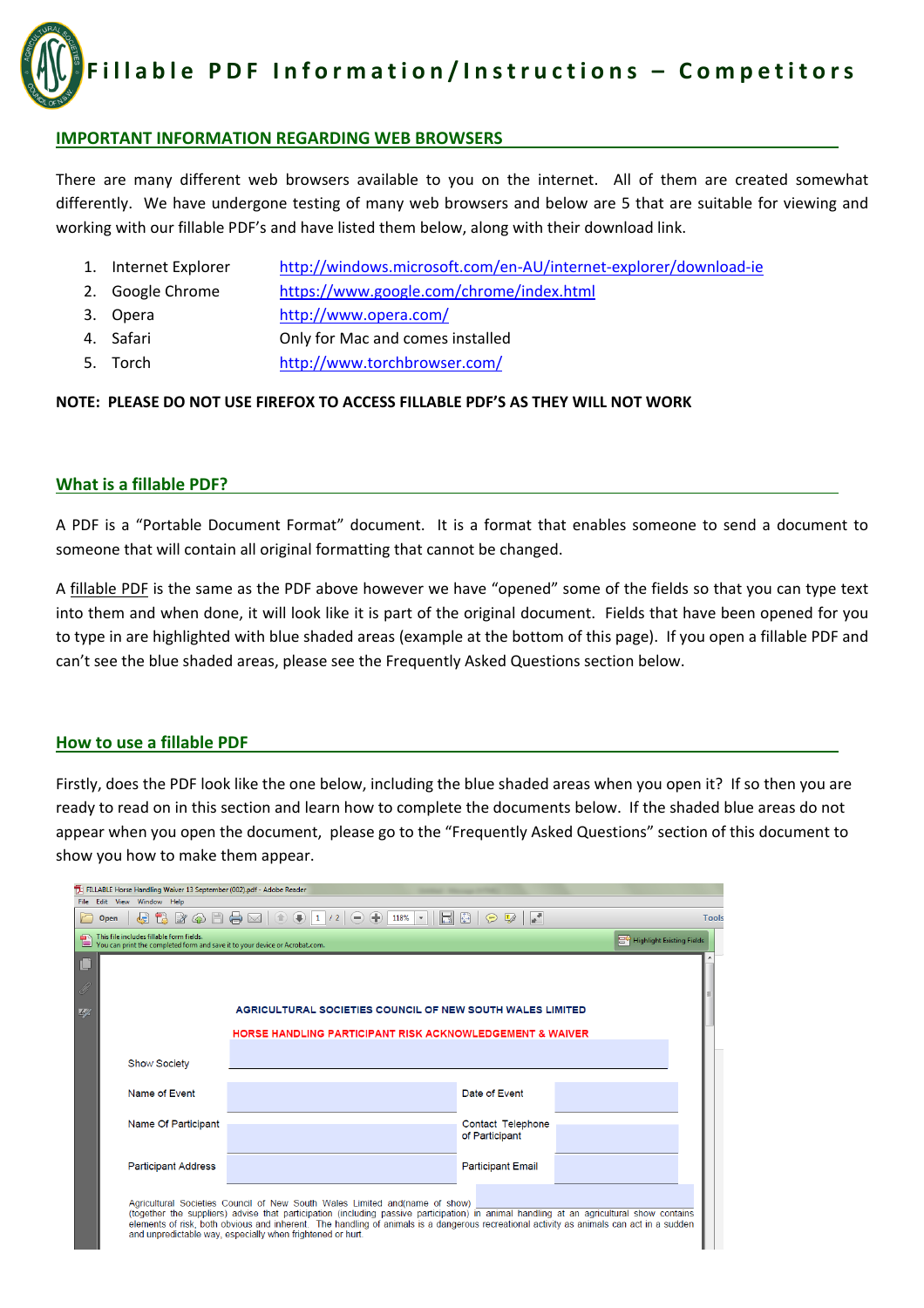

#### Auto Format Fields

Sometimes you will see the text you type appear in the field in a very large size, this means the field you are in is set to "auto format" which means, no matter how many letters you type they will always fit in the field. This has been done for fields such as legal names of animals that can have many words or letters. It is not possible to change the font size. If this causes you particular problems or concerns please contact the Show Society Office.

#### How to move around a fillable PDF

To type in a field ‐ put your curser at the beginning of the line in a blue shaded area and CLICK ONCE. You can then commence typing.

To move to the next field – simply use the tab key on your keyboard, or you can again use your mouse and click once at the beginning of the next field with a blue shaded area.

Once you have completed all the information you require, click on print icon or use File/Print and the document is ready for signature.

Note: If you do not have the blue shaded areas appearing, still click on the beginning of a line and if you are able to type in that field, the text will appear.

#### Emailing Fillable PDF's to Competitors

You can attach a fillable PDF to an email just like any other document. You can open the document and complete it prior to the show then print it and bring it on the day.

IMPORTANT: Please note that a competitor cannot legally submit a fillable PDF form to a Show Society via email as it is not signed by them. Our forms are only valid when there is a physical signature present on it.

#### **Frequently asked questions regarding fillable PDF's**

#### I can't get the PDF's to open what do I do?

More than likely, you don't have a program loaded to your computer to view pdf's, or possibly it is an older version of a PDF reading program. To read a PDF you need specific software that is available FREE at the link below. The link we are providing is for Adobe, the company that owns and makes the software that we are using to create the documents.

#### https://get.adobe.com/reader/

#### How much of the PDF do I need to fill in?

You can fill in as little or as much of the fillable PDF as you like.

*If you want to print a normal blank waiver* ‐ just open the document and click on print icon or use File/Print.

If you would to only fill in some information and complete the rest in hand writing- then just type what you can and click on print icon or use File/Print.

Whenever you print, the blue boxes will not appear on your final document.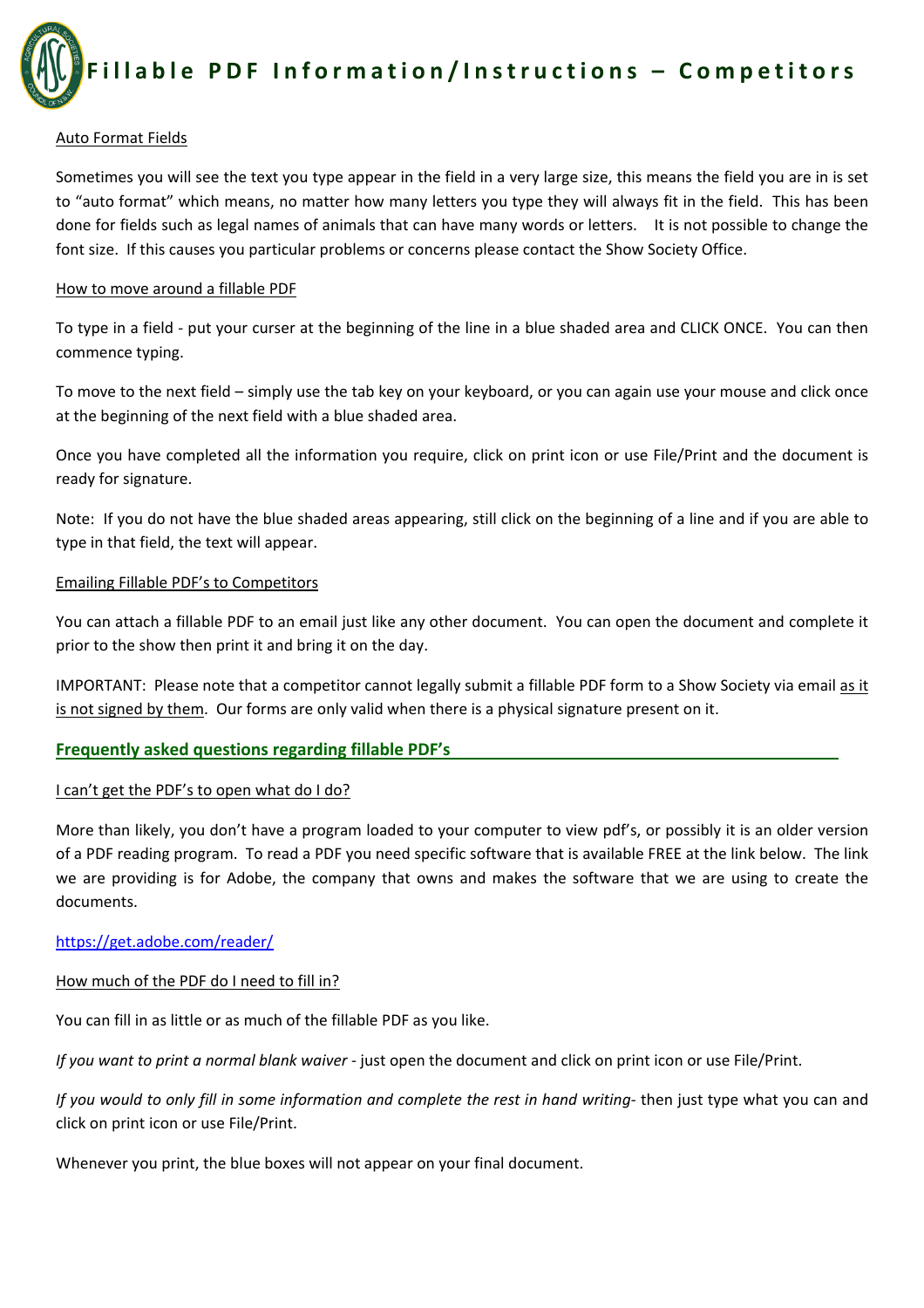

#### Can I save a fillable PDF?

A fillable PDF can be saved in your computer.

## My text won't fit in the field, what do I do?

We have made the forms based on assumptions of how much text we think may be needed. If there are any fields that need larger text boxes to accommodate more letters please call the Show Society office and let us know and we will be happy to change the document.

#### How do I make the blue shaded areas appear on my fillable PDF and why aren't they there?

There are many programs available for computers to view PDF's. Some people have Adobe, which is the owner and creator of the PDF software we use, so the blue shaded areas will automatically appear.

To get the blue shading to come up, there are 2 possible methods that will work on your computer, depending on the software.

*Option* 1 **When you open the PDF there may be a field in the top right-hand corner that says "Highlight** Existing Fields". Simply click on this and the blue‐shaded fields should appear

| This file includes fillable form fields.<br>This file includes fillable form neus.<br>You can print the completed form and save it to your device or Acrobat.com. | <b>EG</b> Highlight Existing Fields<br>Highlight Existing Fields |  |  |  |  |  |
|-------------------------------------------------------------------------------------------------------------------------------------------------------------------|------------------------------------------------------------------|--|--|--|--|--|
|                                                                                                                                                                   |                                                                  |  |  |  |  |  |
| AGRICULTURAL SOCIETIES COUNCIL OF NEW SOUTH WALES LIMITED                                                                                                         |                                                                  |  |  |  |  |  |
| <b>HORSE HANDLING PARTICIPANT RISK ACKNOWLEDGEMENT &amp; WAIVER</b>                                                                                               |                                                                  |  |  |  |  |  |
| <b>Show Society</b>                                                                                                                                               |                                                                  |  |  |  |  |  |
| Name of Fvent                                                                                                                                                     | Date of Event                                                    |  |  |  |  |  |
| Name Of Participant                                                                                                                                               | Contact Telephone<br>of Participant                              |  |  |  |  |  |
|                                                                                                                                                                   | <b>Participant Email</b>                                         |  |  |  |  |  |
| <b>Participant Address</b>                                                                                                                                        |                                                                  |  |  |  |  |  |